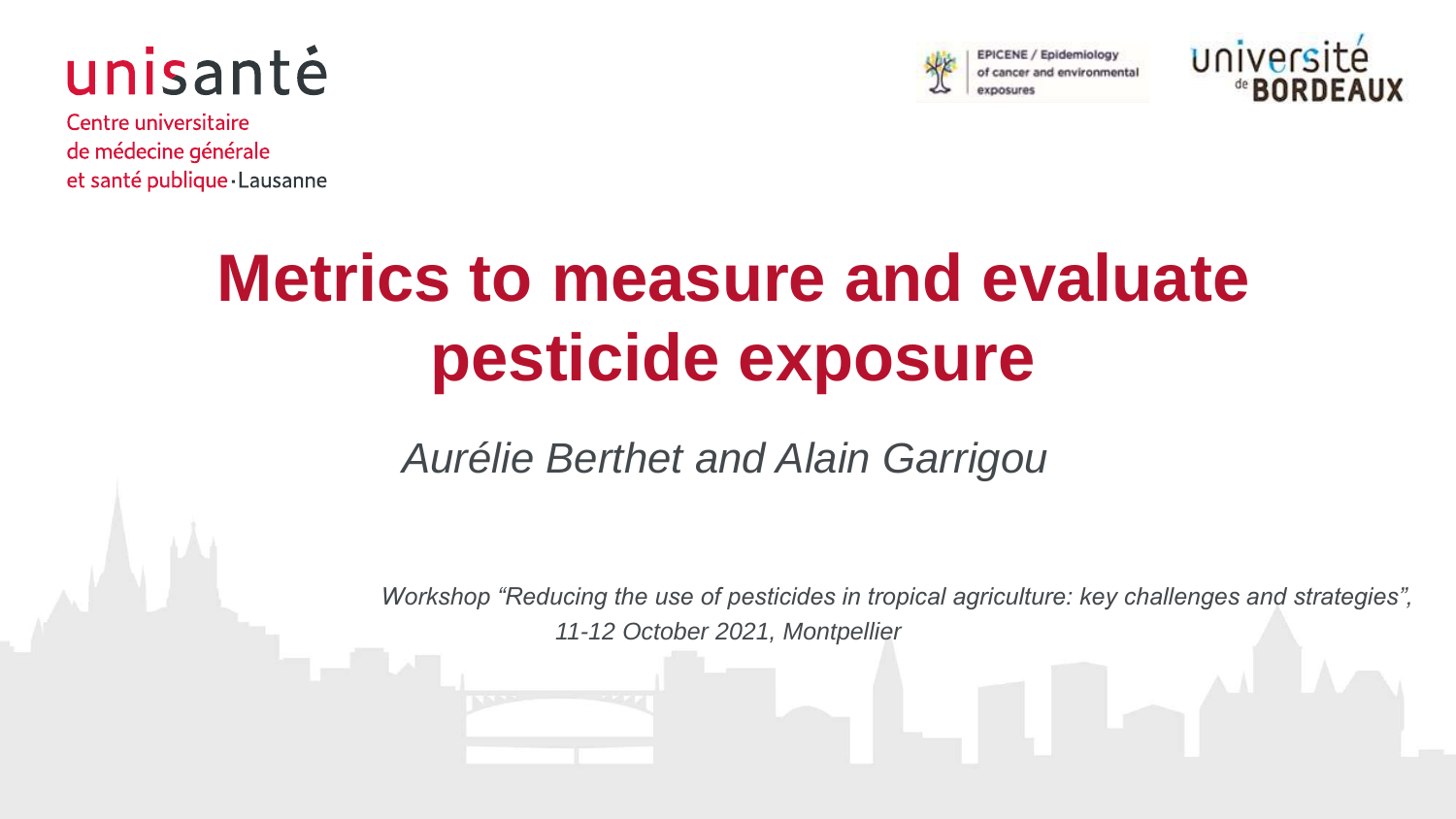## **Contents**

- Occupational exposure to pesticides
- Approaches to assess exposure
- Context and limitations
- Conclusion





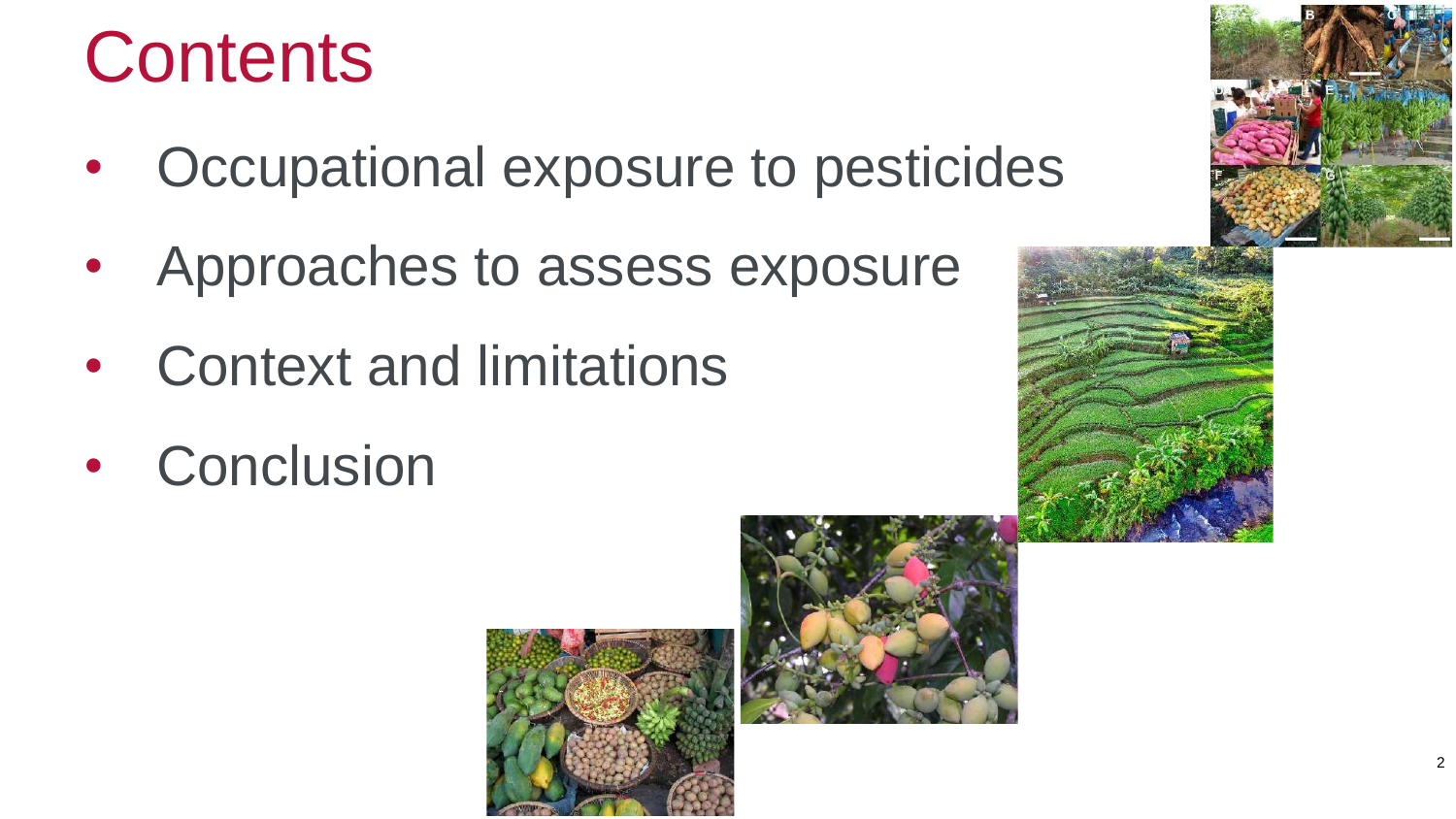## **Occupational exposure to Pesticides**



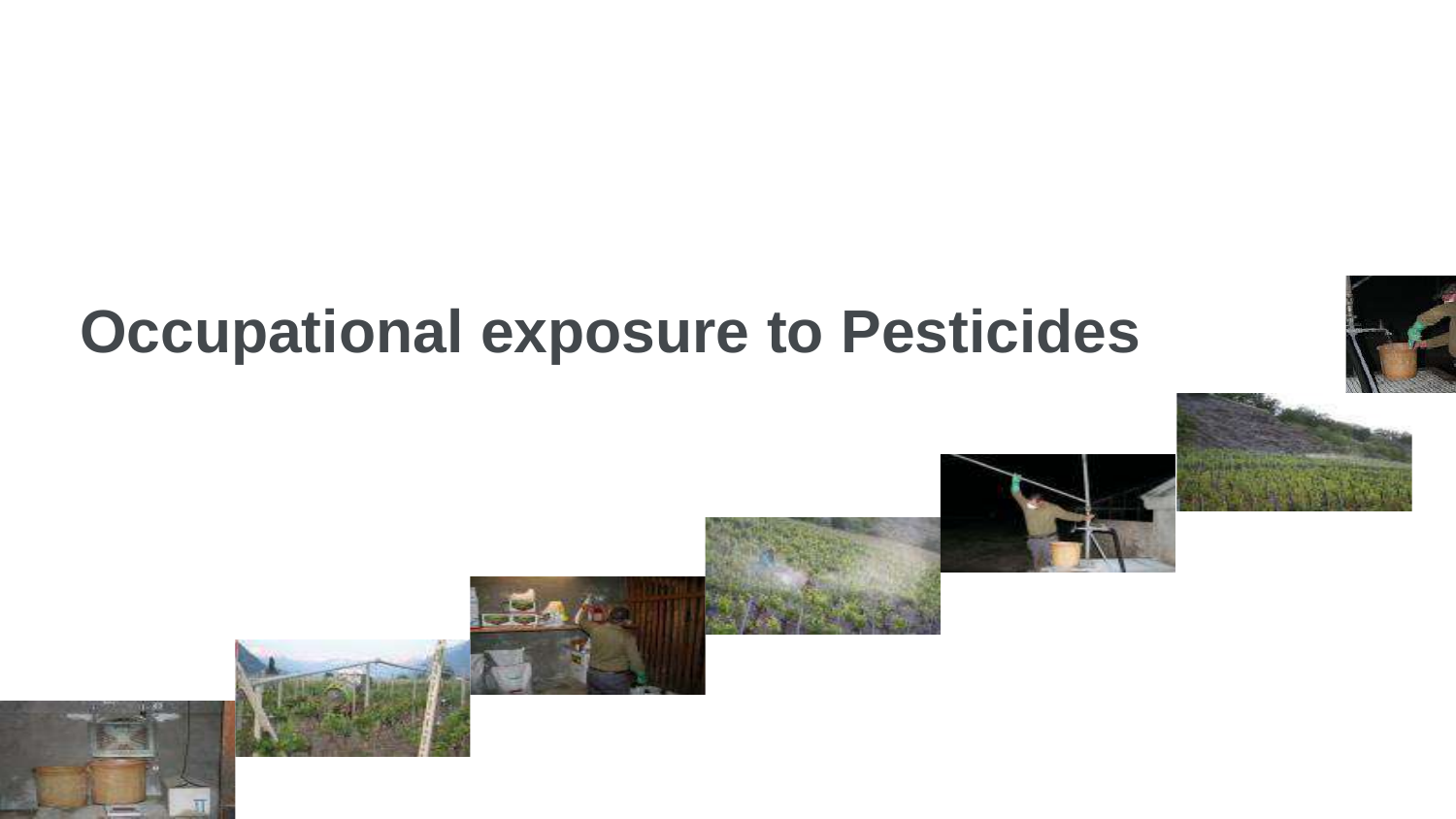### Pesticide exposure for the general population vs workers

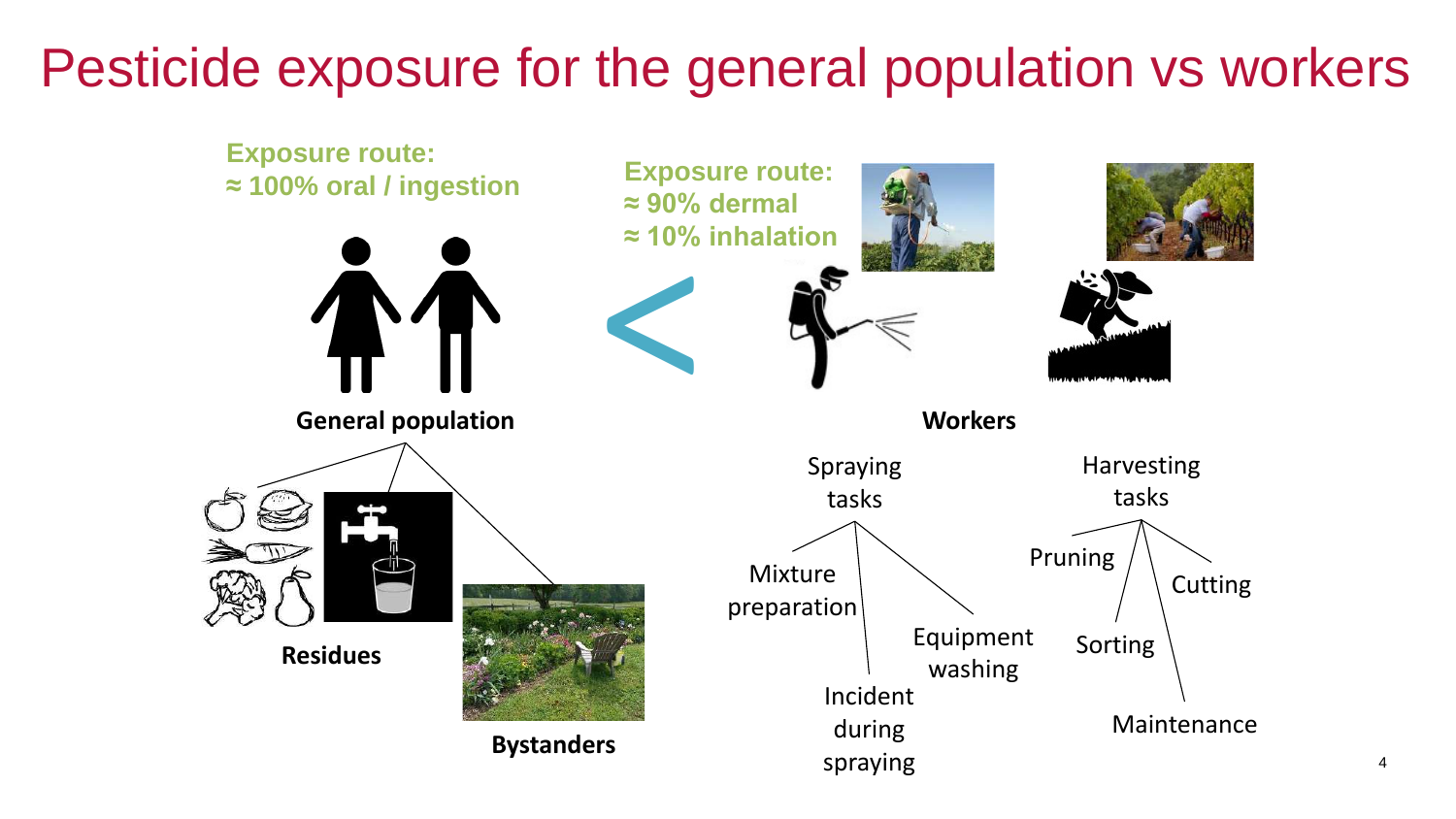## Highly exposed application tasks

#### **A) Mixture preparation**



**Tasks:** Storage room, weighing **Products:** Powder, Liquid, Granule **Formulations:** Active Ingredient (AI) + solvents, etc.



**Tasks:** Dilution, transfer to the tank, clean the material

#### **B) Incidents during treatments / fill several times the tank**



**Tasks:** Unblock/ Change spray nozzles



**Tasks:** Fill several times the tank depending on the material used to spray

#### **C) Clean the treatment material and the personal protective equipment**



**Tasks:** Clean all the material, the tank, PPE, remove working clothes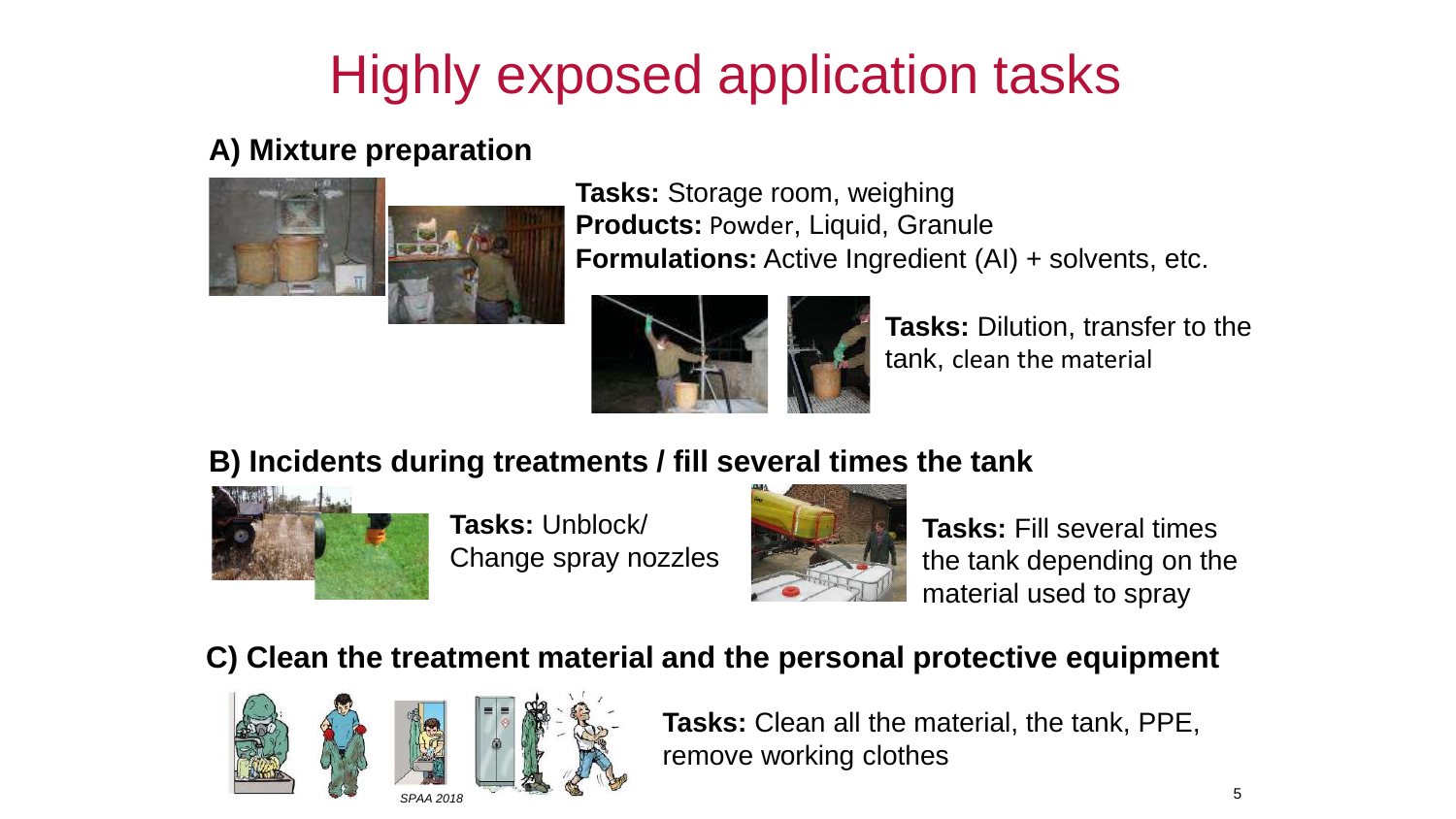### Highly exposed re-entry tasks

#### **A) Crop Maintenance**



**Tasks :** maintenance, cut, prune, sort, weed, etc. **Issues :** Delay of ré-entry in the area after treatment, PPE

#### **B) Plant sort**



**Tasks:** Sort and remove weeds, verify the lack of diseases and/or pest

### **C) Harvesting, packaging**



**Tasks:** harvest, sort, pack, etc.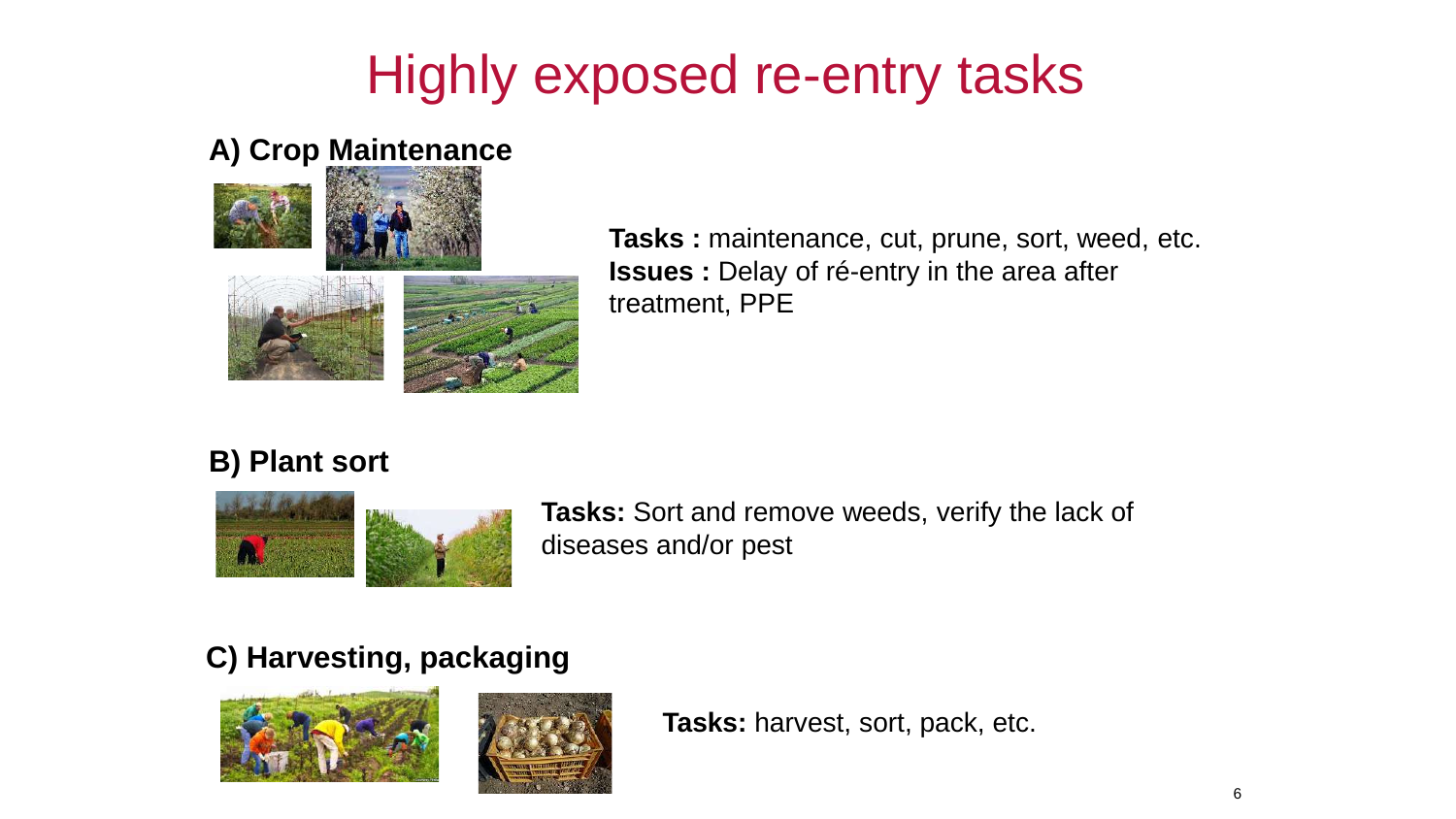### Number of active substances used per year and per crop



*Baldi et al. (2017) Journal of Exposure Science and Environmental Epidemiology*

- Multiple and repeated exposure
- A large number of compounds
- Lifetime exposure …?



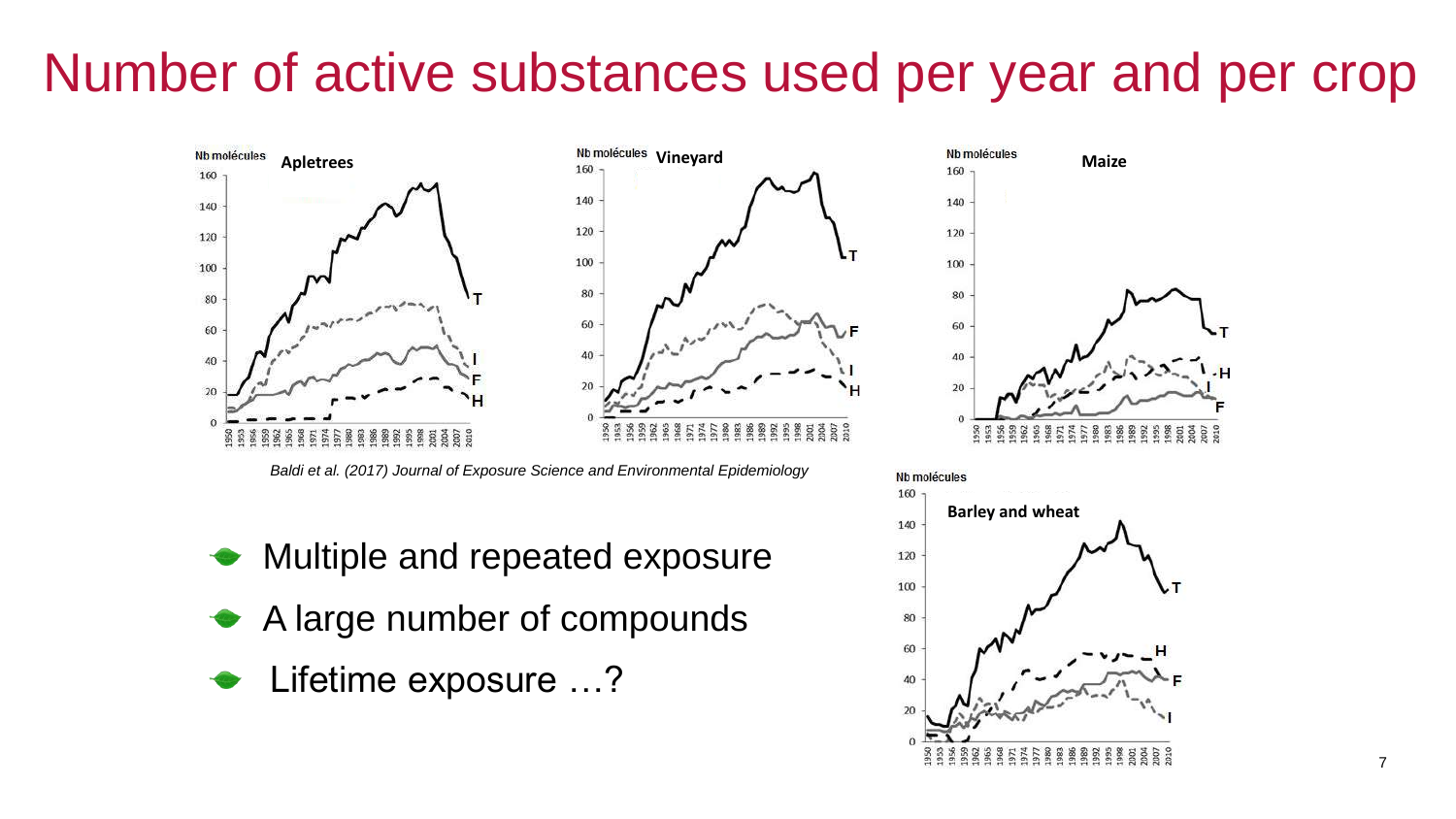## **How to assess exposure to pesticides?**

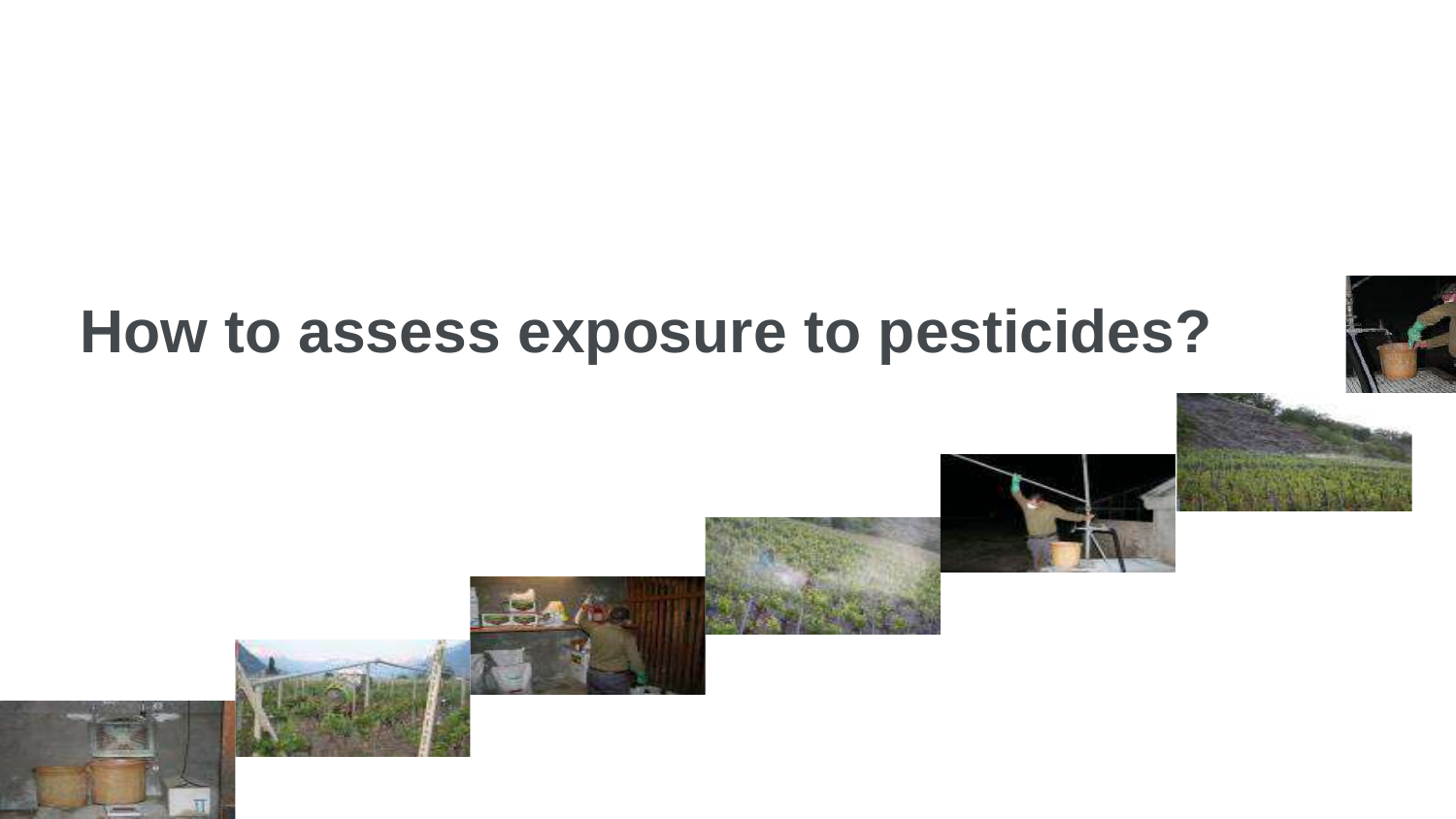# Direct and indirect methods

- Estimate the amount of material in contact to the skin
- Direct methods (amount of material in contact with the skin):
	- Sampling on the skin
	- Sampling on skin substitutes
	- Tracing technique
- Indirect methods (amount of contaminant enters into the body):
	- Biomonitoring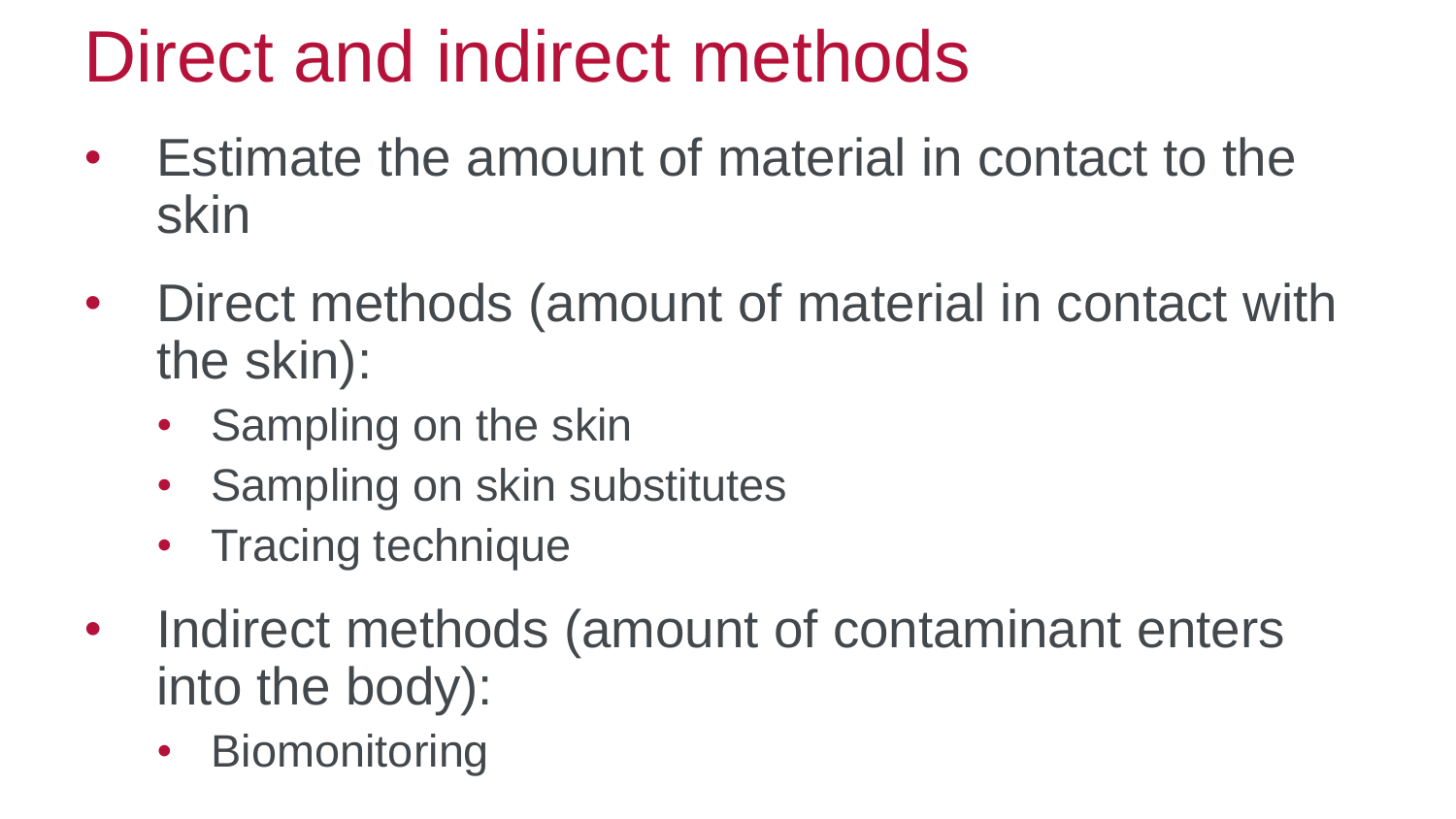# Surface and skin sampling

### **✓ Surface wipe sampling**

- Estimate surface contamination (potential external contamination)
- Use of solvent or impregnated material



– The customary size of the wiped surface area is a 10 cm x 10 cm square, or the surface area of a worker's palm

### **Skin tape stripping or washing**

- Use of adhesive tape or solvents
- Estimate the amount of chemicals removed from skin at the collection time (dermal load)



**=> Measure an amount, but no information on permeation and absorption**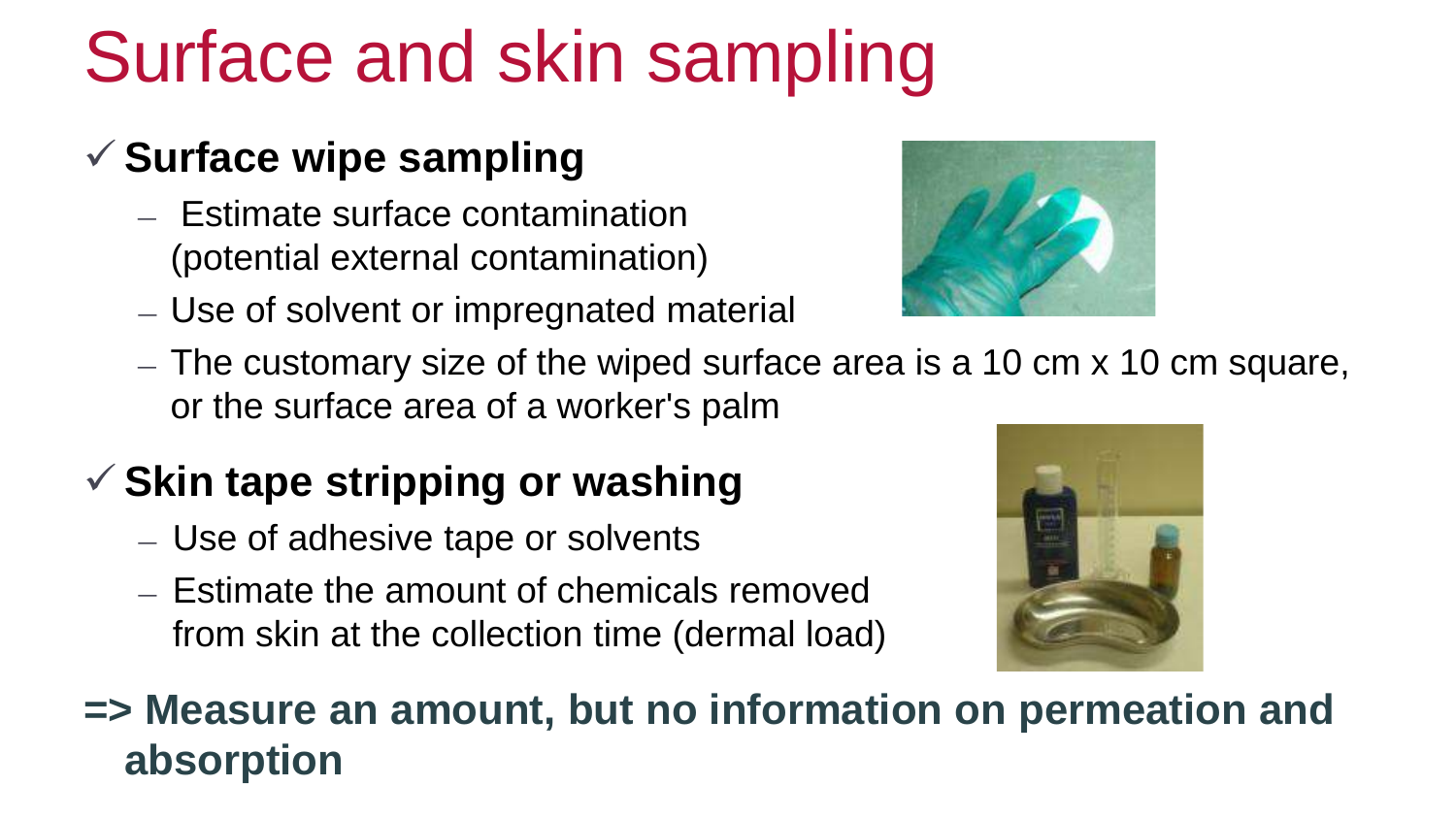# Patch sampling

- Use a "dosimeter" (sorbent pad) placed on the skin or clothing to "intercept" the contaminant before it reaches the skin
- Estimate the settled amount on skin
- Assumption of similarities between the "dosimeter" and the skin



## **=> Measure an amount, but no information on permeation and absorption**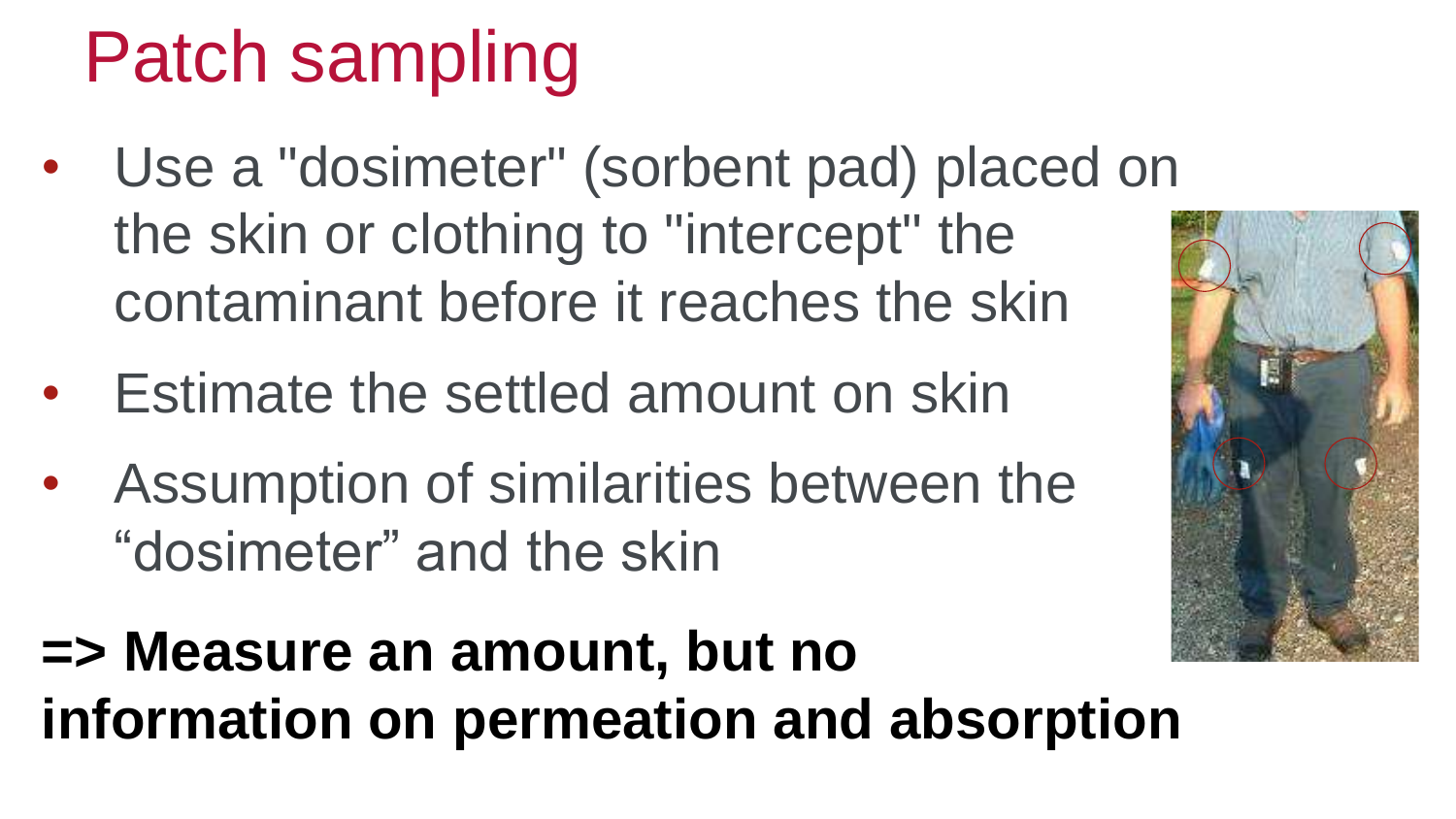# Tracing technique

- Use of fluorescent agents
- Addition of agents before proceeding to tasks



- Qualitative data: easy to determined contaminated surfaces or body parts
- Difficult to obtain quantitative data
- Difficult to add a fluorescent tracer in some manufacturing process

**=> Observe a potential contamination, but no information on permeation and absorption**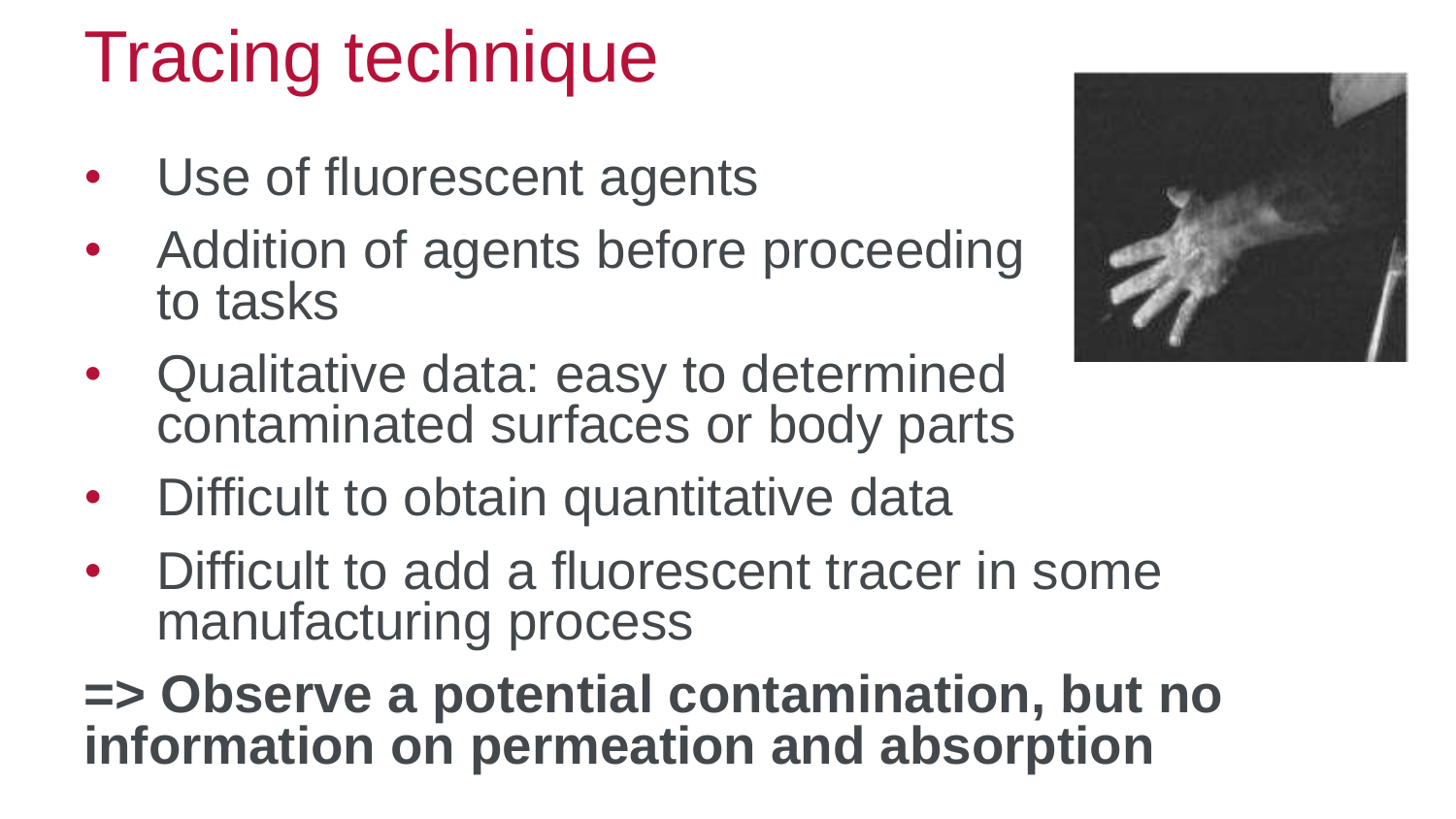# **Biomonitoring**

- Identify past and actual exposure
- Determine the absorbed uptake into the organism Distal end
- Required knowledge:
	- Toxicokinetics of chemicals
	- Biomarkers
- Measure of effect biomarkers (e.g., AchE)
- Not available for all chemicals
- Not indicative of the route of exposure
- Request an ethical approval





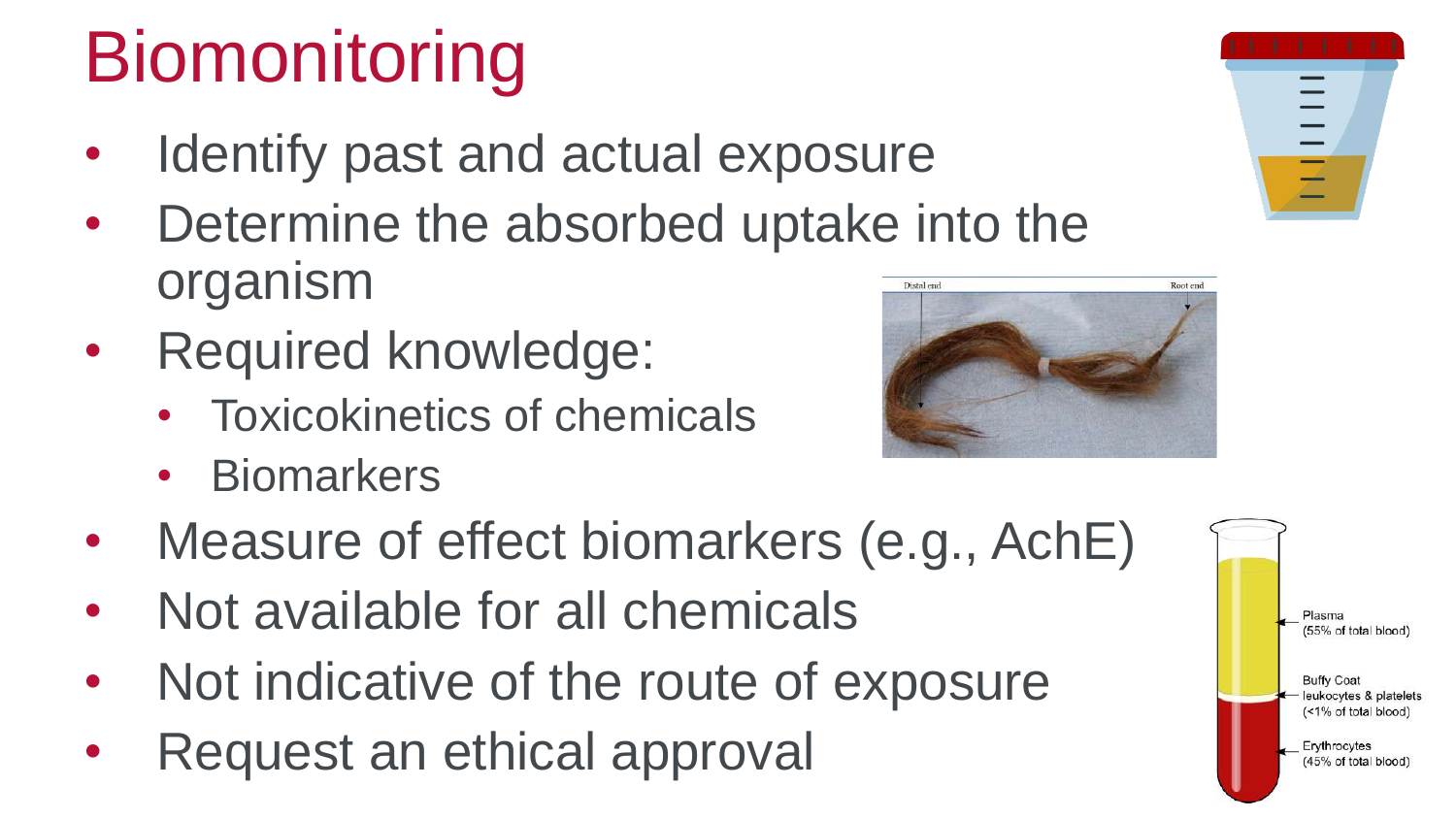## Other alternatives

**Models** (e.g. toxicokinetics modeling)

- Based on knowledge from biomonitoring
- **Exposure scenario needed**

## **=> For known substances only**

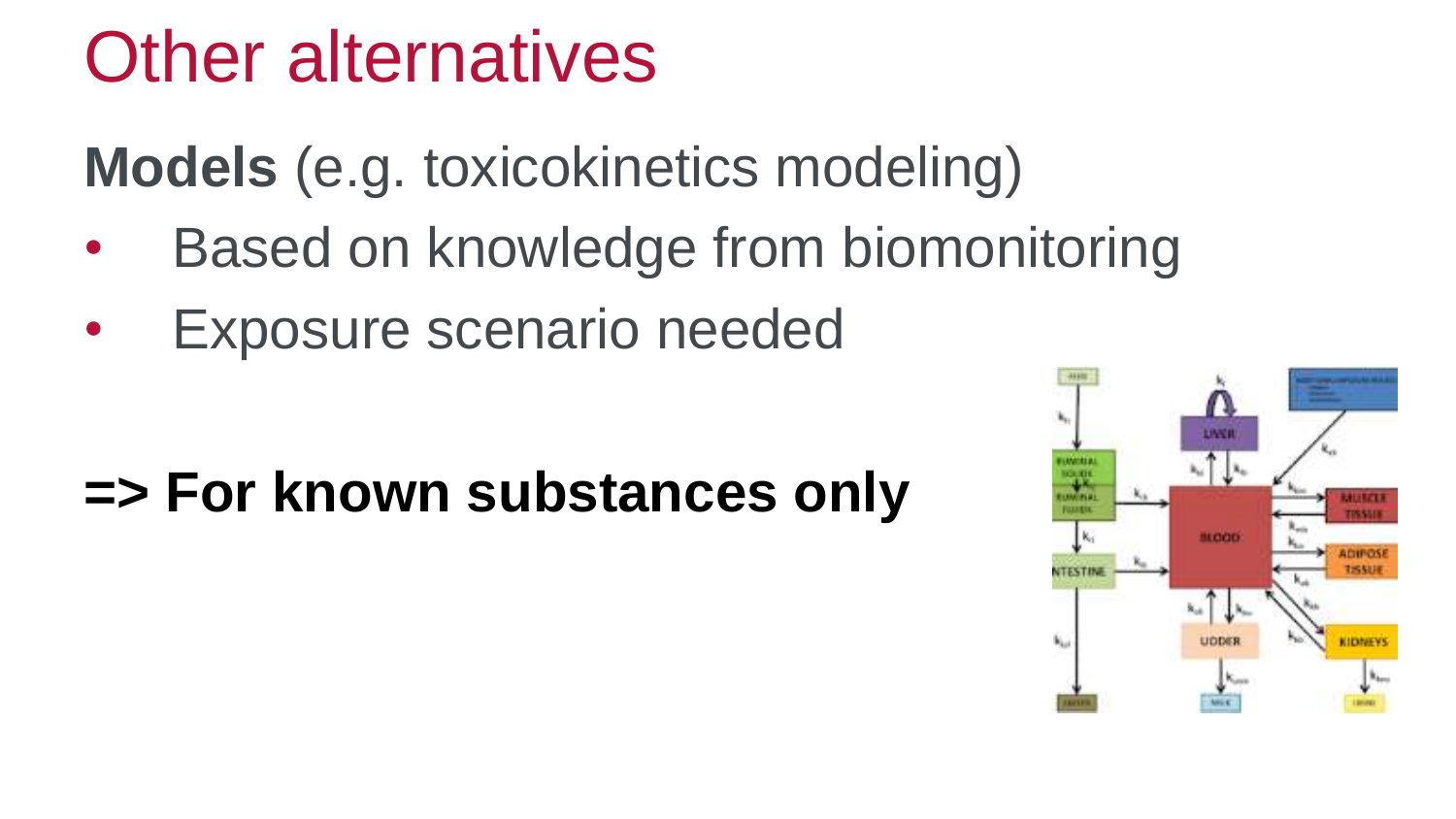## **Exposure determinants: context and limitations**



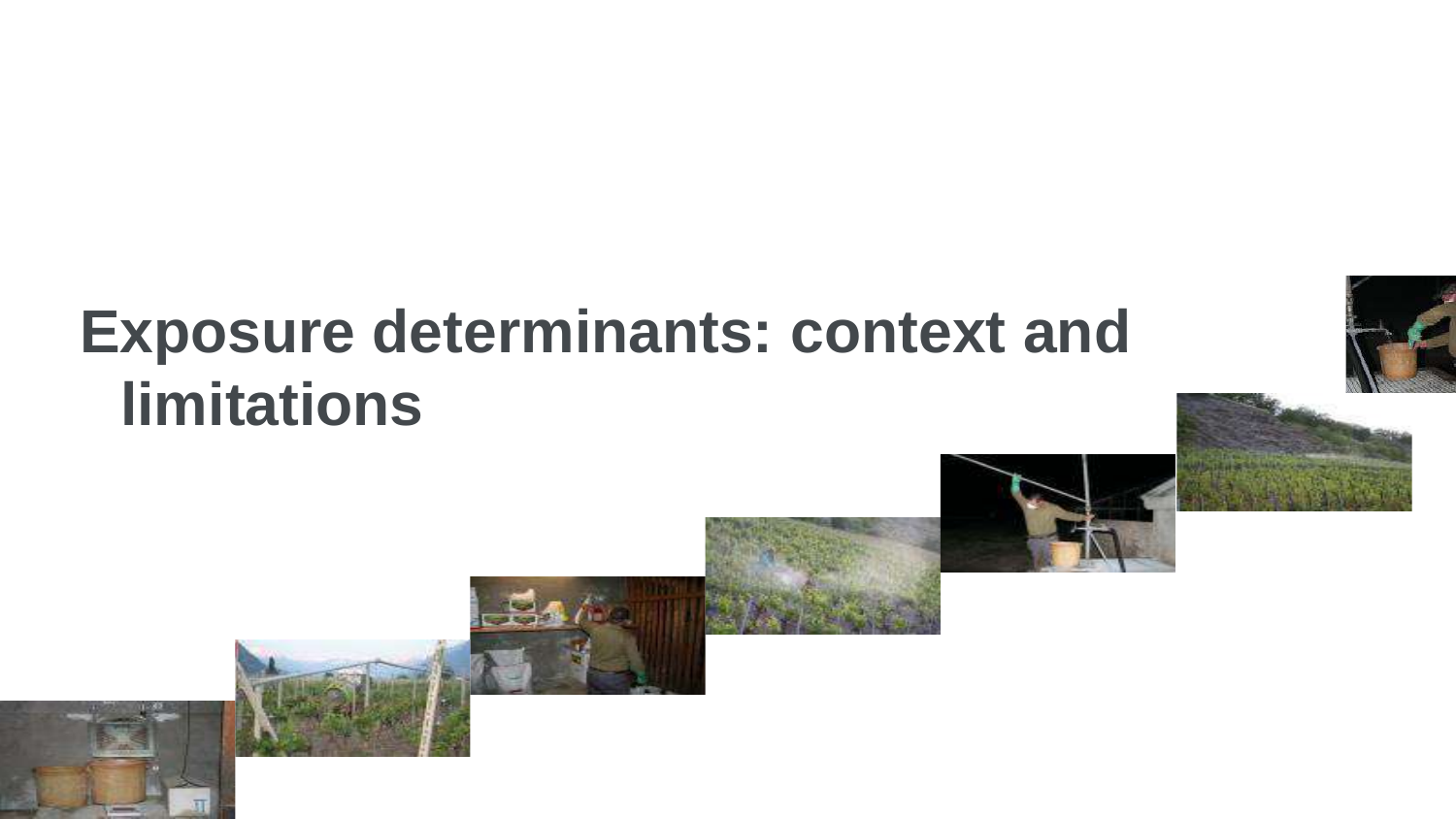## Measurement strategy

- Integrate local means o Organization (complex)
	- o Limitations using biomonitoring
	- o Available instruments, locals, etc.
- Consider important parameters
	- o Inter-individual variability
	- o Physical effort, material
	- o Temperature
	- o Higher contamination
	- o Specific active ingredients
	- o Work conditions
	- o Environmental contaminations







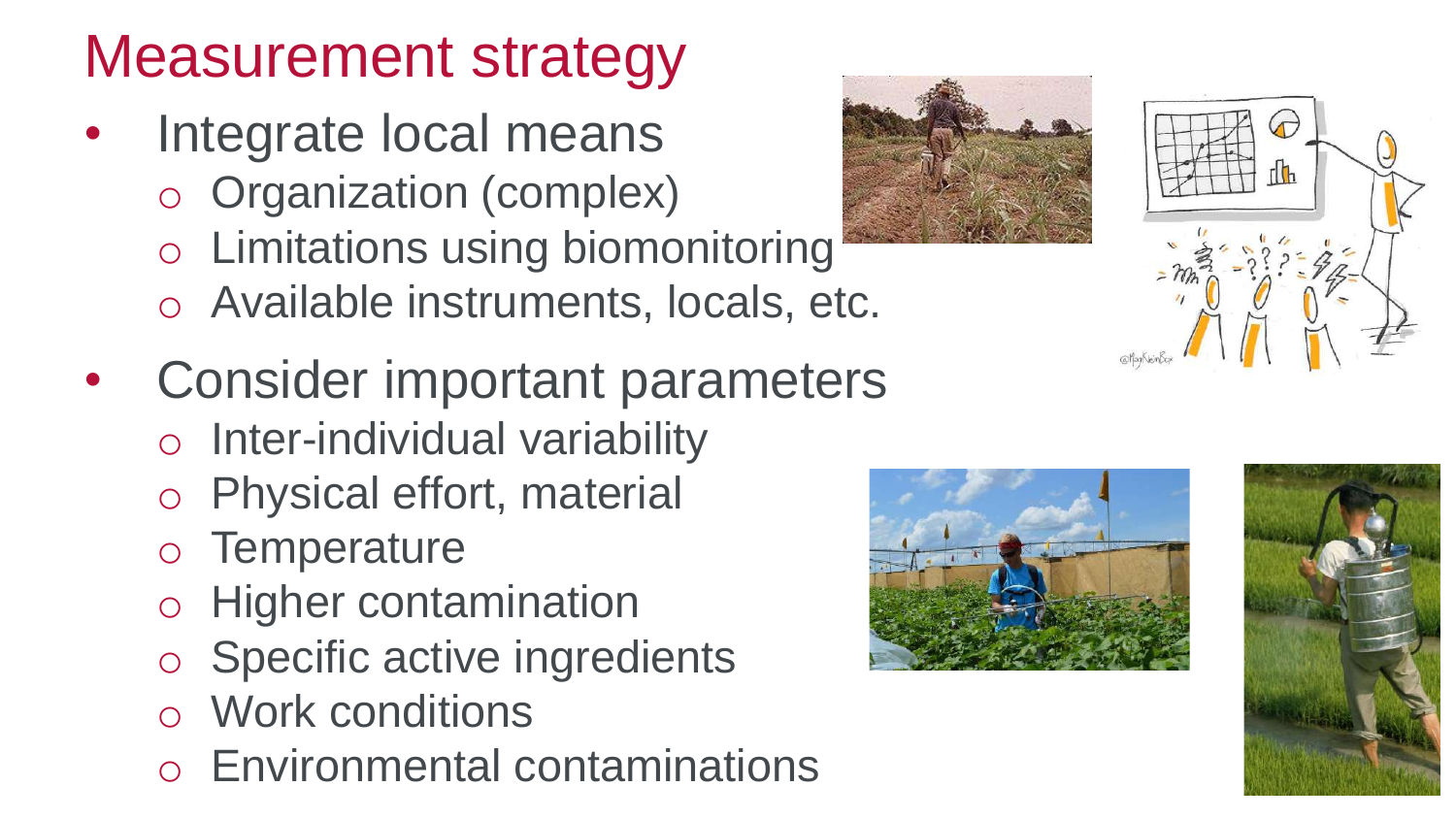## Identification of technical incidents

- Leaks
- Clogging of nozzles
- Etc.

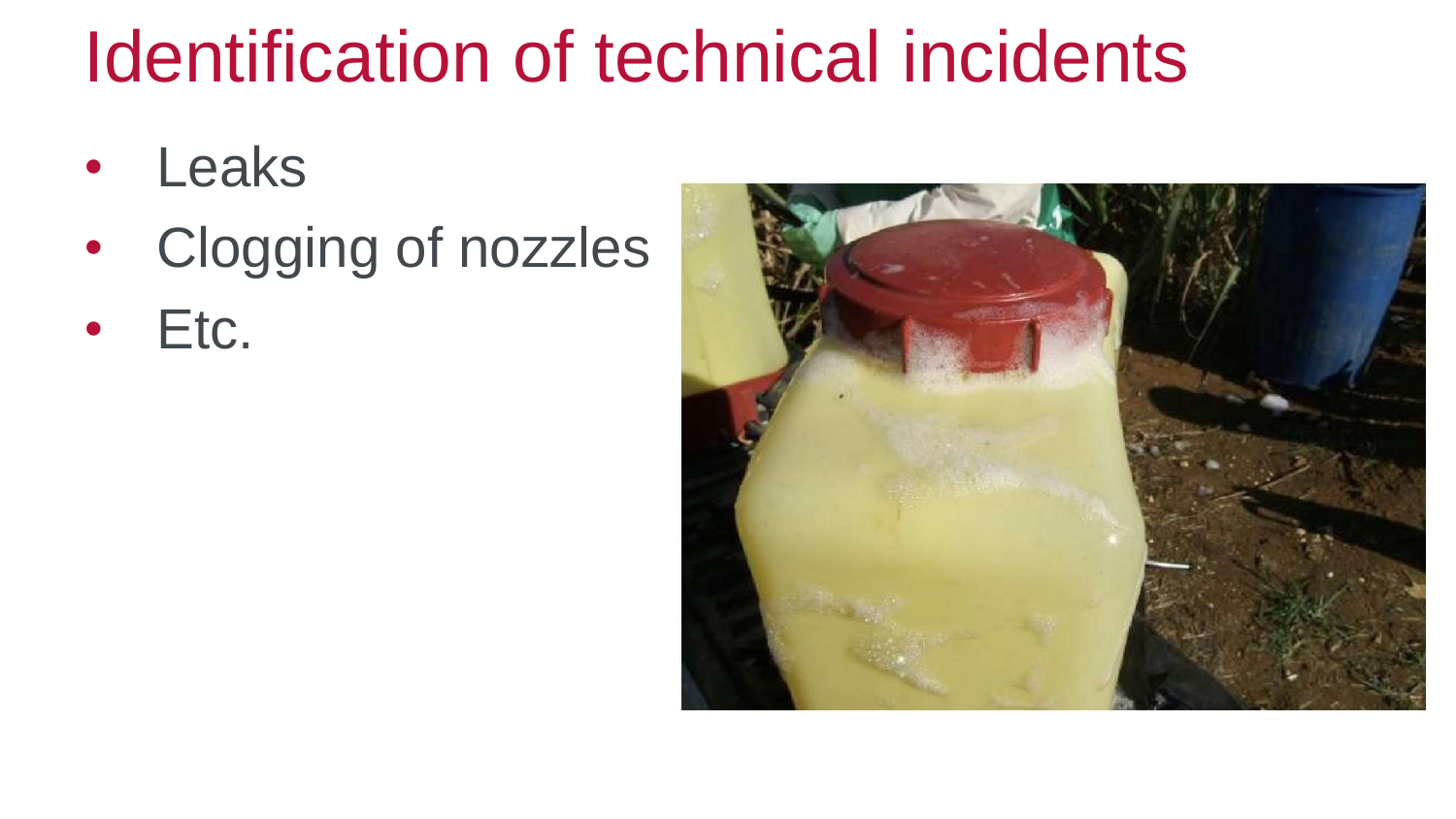# **Conclusion**

- Different work conditions, means, climate, etc.
- $\Rightarrow$  Select appropriate technics
- $\Rightarrow$  Determine accurate exposure determinants
- $\Rightarrow$  Inform on local context to define the best approach to measure exposure
- ⇒ Favor a multidisciplinary approach
- $\Rightarrow$  Be creative